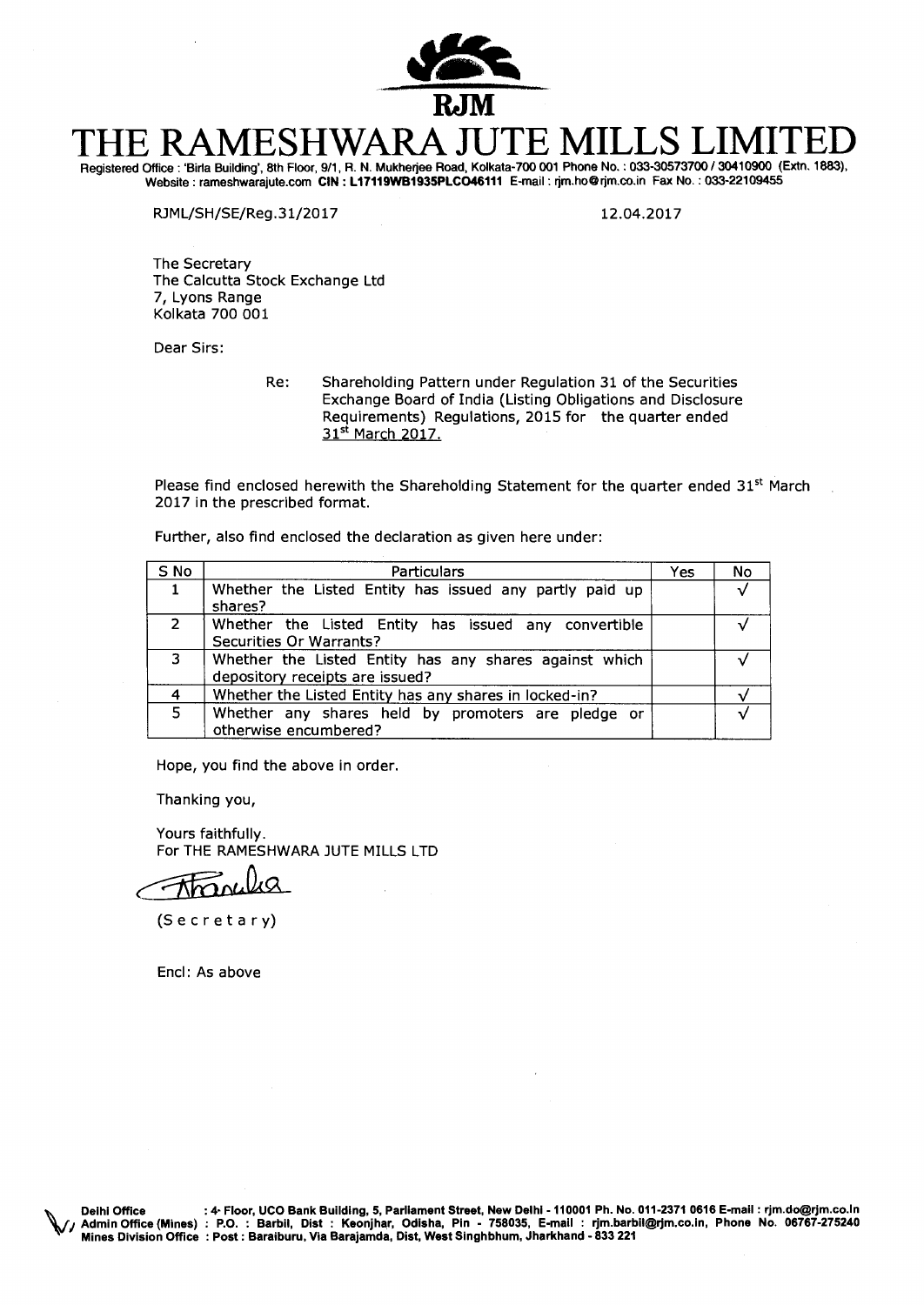## **Table 1: Summery Statement - holding of Specified Securities**

NAME OF COMPANY : THE RAMESHWARA JUTE MILLS LIMITED

SCRIP CODE / NAME OF SCRIP : 28093 (CSE) CLASS OF SECURITY : ORDINARY SHARES

REPORT FOR THE QUARTER ENDED : 31st March, 2017

| Category | Category of        | Nos.of          | No. of fully | No.of   | No. of     | Total nos.    | Sharehold-    |                 |                                  | Number of Voting Rights |               | No. of                  | Shareholding                 |      | Number of      |           | No. of       |
|----------|--------------------|-----------------|--------------|---------|------------|---------------|---------------|-----------------|----------------------------------|-------------------------|---------------|-------------------------|------------------------------|------|----------------|-----------|--------------|
| IO).     | <b>Shareholder</b> | share           | paid up      | partly  | shares     | <b>shares</b> | ing as a % of |                 | held in each class of securities |                         |               | <b>Shares</b>           | as a % assuming              |      | Locked in      |           | equity       |
|          | (11)               | holders         | equity       | paid-up | underlying | held          | of total no.  |                 |                                  | (IX)                    |               | Underlying              | full conversion of           |      | Shares (XII)   |           | shares       |
|          |                    | (III)           | Ishares      | lequty  | Depository | (VII)≒        | of shares     |                 |                                  |                         |               | Outstanding convertible |                              | lNo. | l As a         | otherwise | held in      |
|          |                    |                 | held         | shares  | Receipts   | $(IV+V+VI)$   | (calculated   |                 |                                  |                         |               |                         | convertible securities (as a |      | % of           | encumbe-  | demate-      |
|          |                    |                 | (IV)         | held    | (WI)       |               | as per SCRR,  |                 | No. of Voting Rights             |                         | Total as a    | securities              | percentage of                |      | <b>Itotal</b>  | rred      | rialised     |
|          |                    |                 |              |         |            |               | 1957)         | Class X         | <b>Class Y</b>                   | Total                   | % of Total    | (including              | ddiluted share               |      | <b>Ishares</b> | (XIII)    | form         |
|          |                    |                 |              |         |            |               | (VIII)        |                 |                                  |                         | Voting        | Warrants)               | capital)                     |      | held           |           | (XIV)        |
|          |                    |                 |              |         |            |               | as a % of     |                 |                                  |                         | <b>Rights</b> | (X)                     | (XI)=(VII)+(X) as a          |      | l(b)           |           |              |
|          |                    |                 |              |         |            |               | $(A+B+C2)$    |                 |                                  |                         |               |                         | % of A+B+C2)                 |      |                |           |              |
|          |                    |                 |              |         |            |               |               |                 |                                  |                         |               |                         |                              |      |                |           |              |
| (A)      | Promoter &         |                 |              |         |            |               |               |                 |                                  |                         |               |                         |                              |      |                |           |              |
|          | Promoter           |                 |              |         |            |               |               |                 |                                  |                         |               |                         |                              |      |                |           |              |
|          | Group              | 10 <sub>1</sub> | 1,41,367     | 01      |            | 1,41,367      | 53.14         | 1,41,367        |                                  | 1,41,367                | 53.14         | 0                       | 53.14                        | 01   | 0              | 0         | ٥l           |
| (B)      | Public             | 216             | 1,24,689     | οl      |            | 1,24,689      | 46.86         | 1,24,689        |                                  | 1,24,689                | 46.86         | $\Omega$                | 46.86                        | οI   | $\overline{0}$ | $\Omega$  | $\mathbf{0}$ |
| (C)      | Non-promoter -     |                 |              |         |            |               |               |                 |                                  |                         |               |                         |                              |      |                |           |              |
|          | Non-public         |                 |              |         |            |               |               |                 |                                  |                         |               | 0                       | 0                            | οI   | $\mathbf{0}$   | $\Omega$  | 0            |
| (C1)     | Shares underly-    |                 |              |         |            |               |               |                 |                                  |                         |               |                         |                              |      |                |           |              |
|          | ing DRs            |                 |              |         |            |               |               |                 |                                  |                         |               | 0                       | οI                           | οI   | 0              | $\Omega$  | οl           |
| (C2)     | Shares held by     |                 |              |         |            |               |               |                 |                                  |                         |               |                         |                              |      |                |           |              |
|          | Employee           |                 |              |         |            |               |               |                 |                                  |                         |               |                         |                              |      |                |           |              |
|          | Trusts             |                 |              |         |            |               |               |                 |                                  |                         |               | 0                       |                              | 01   | 0              | 0         | οI           |
|          | Total              | 226             | 2,66,056     | 0       | 0          | 2,66,056      |               | 100.00 2,66,056 |                                  | 2,66,056                | 100.00        | $\Omega$                | 100.00                       | 0ļ   | $\Omega$       | 0         | $\mathsf{o}$ |

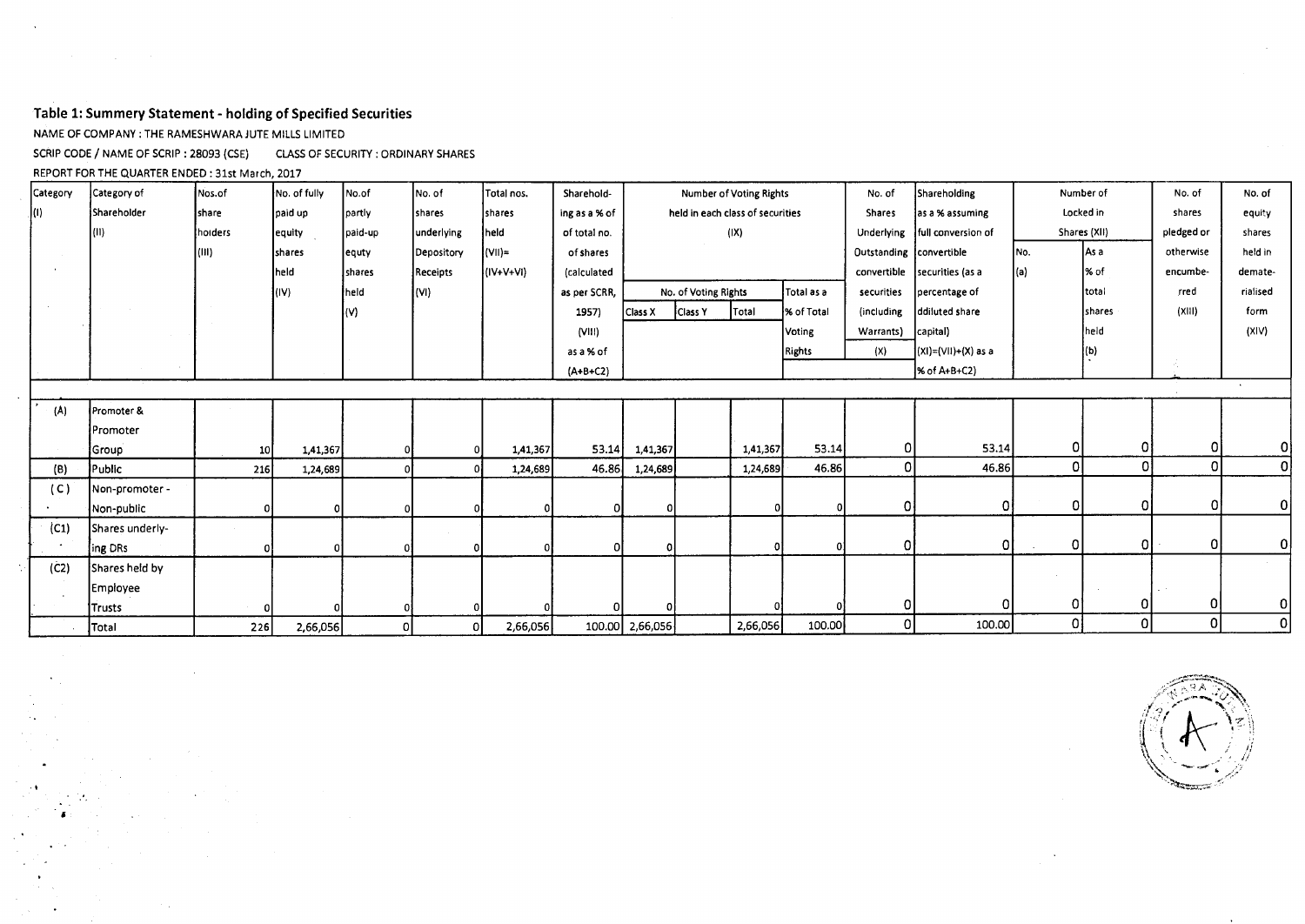## **Table II : Statement showing Shareholding Pattern of the Promoter and Promoter Group**

NAMR OF COMPANY : THE RAMESHWARA JUTE MILLS LIMITED

|       | SCRIP CODE/NAME OF SRCIP:            |             | REPORT FOR THE QUARTER ENDED : 31st March, 2017 |              |               |                      |                  |                   |                                |                                  |              |                          |                      |                    |          |              |                          |              |          |
|-------|--------------------------------------|-------------|-------------------------------------------------|--------------|---------------|----------------------|------------------|-------------------|--------------------------------|----------------------------------|--------------|--------------------------|----------------------|--------------------|----------|--------------|--------------------------|--------------|----------|
|       | Category &                           | <b>IPAN</b> | No.of                                           | No. of fully | <b>Partiv</b> | Nos. of              | Total nos.       | Sharehold-        | <b>Number of Voting Rights</b> |                                  |              |                          | No. of               | Total Sharehold-   |          | Number of    | Number of shares pledged |              | No. of   |
|       | Name of the                          |             | share                                           | paid up      | paid-up       | shares               | İshares          | ing % calcu-      |                                | held in each class of securities |              |                          | Shares               | ing, as a % assu-  |          | Locked in    | lar atherwise encumbered |              | equity   |
|       | Shareholders                         | (i)         | holder                                          | equity       | equty         | underlying           | held             | lated as per      |                                |                                  | (1)          |                          | Underlying           | ming full conver-  |          | Shares (XII) | (X111)                   |              | shares   |
|       |                                      |             |                                                 |              |               |                      |                  |                   |                                |                                  |              |                          | Outstanding          | sion of conver-    | INo.     | As a         | No.                      | As a % of    | held in  |
|       |                                      |             | (Ili)                                           | share        | shares        | Depository           | l(Vil)=          | <b>SCRR, 1957</b> |                                |                                  |              |                          |                      |                    |          |              |                          |              |          |
|       |                                      |             |                                                 | held         | held          | Receipts             | (IV+V+VI)        | as a % of         |                                |                                  |              |                          | convertible          | tible securities   |          | % of         |                          | total shares | demate-  |
|       |                                      |             |                                                 | (IV)         | (V)           | (VI)                 |                  | $(A+B+C2)$        |                                | No. of Voting Rights             |              | Total as a               | securities           | (as a percentage   |          | total        | ${a}$                    | held         | rialised |
|       |                                      |             |                                                 |              |               |                      |                  |                   | Class X                        | Class Y                          | Total        | % of Total               | <b>lincluding</b>    | of diluted share   |          | shares       |                          | (b)          | form     |
|       |                                      |             |                                                 |              |               |                      |                  |                   |                                |                                  |              |                          |                      |                    |          | İheld        |                          |              | (X V)    |
|       |                                      |             |                                                 |              |               |                      |                  | (VIII)            |                                | Voting                           |              | Warrants)                | capital)             |                    |          |              |                          |              |          |
|       |                                      |             |                                                 |              |               |                      |                  |                   |                                | <b>Rights</b>                    |              |                          | (X)                  | (XI)= (VII)+(X) as |          | (Ы)          |                          |              |          |
|       |                                      |             |                                                 |              |               |                      |                  |                   |                                |                                  |              |                          |                      | a % of A+B+C2      |          |              |                          |              |          |
|       |                                      |             |                                                 |              |               |                      |                  |                   |                                |                                  |              |                          |                      |                    |          |              |                          |              |          |
| A'(1) | Indian                               |             |                                                 |              |               |                      |                  |                   |                                |                                  |              |                          |                      |                    |          |              |                          |              |          |
| (a)   | Individual/Hindu<br>Undivided Family |             |                                                 | 64,400       | $\Omega$      |                      | 64,400           | 24.21             | 64,400                         |                                  | 64,400       | 24.21                    |                      | 24.21              |          |              |                          |              |          |
|       |                                      |             |                                                 |              |               |                      |                  |                   |                                |                                  |              |                          |                      |                    |          |              |                          |              |          |
|       | Name:<br>Chandrakant Birla           | ADZPB4710C  |                                                 | 51,000       |               | n                    | 51,000           | 19.17             | 51,000                         |                                  | 51,000       | 19.17                    | $\Omega$             | 19.17              |          |              |                          |              |          |
|       | Sumangala Devi Birla                 | AEFPB2335A  |                                                 | 4200         |               | $\Omega$             | 4200             | 1.58              | 4200                           |                                  | 4200         | 1.5B                     |                      | 1.58               | $\Omega$ | ി            |                          |              | $\Omega$ |
|       | Sidharth Kumar Birla                 | AEKPB3109B  |                                                 | 5,600        |               | $\Omega$             | 5,600            | 2.11              | 5,600                          |                                  | 5.600        | 2.11                     | $\Omega$             | 2.11               |          | $\Omega$     |                          |              |          |
|       | Vasusri I Jhaver                     | AEFPB3109L  |                                                 | 3,600        |               |                      | 3,600            | 1.35              | 3,600                          |                                  | 3,600        | 1.35                     |                      | 1.35               |          | $\Omega$     |                          |              |          |
| (b)   | Central Govern-                      |             |                                                 |              |               |                      |                  |                   |                                |                                  |              |                          |                      |                    |          |              |                          |              |          |
|       | ment/State                           |             |                                                 |              |               |                      |                  |                   |                                |                                  |              |                          |                      |                    |          |              |                          |              |          |
|       | Government(s)                        |             |                                                 | Ω            | <sup>0</sup>  |                      |                  |                   |                                |                                  |              |                          |                      | ΩI                 |          |              |                          |              |          |
|       | Name:                                |             |                                                 |              |               |                      |                  |                   |                                |                                  |              |                          |                      |                    |          |              |                          |              |          |
| O     | Financial Insti-                     |             |                                                 |              |               |                      |                  |                   |                                |                                  |              |                          |                      |                    |          |              |                          |              |          |
|       | tutions/Banks                        |             |                                                 |              | $\Omega$      | $\Omega$             |                  |                   |                                |                                  |              |                          |                      |                    |          |              |                          |              |          |
|       | Name:                                |             |                                                 |              |               |                      |                  |                   |                                |                                  |              |                          |                      |                    |          |              |                          |              |          |
| (d)   | Anv other                            |             |                                                 |              |               |                      |                  |                   |                                |                                  |              |                          |                      |                    |          |              |                          |              |          |
|       | (specify) Bodies Corporate           |             |                                                 | 76,967       | οl            |                      | 76,967           | 28.93             | 76,967                         |                                  | 76,967       | 28.93                    |                      | 28.93              |          |              |                          |              |          |
|       | Name:                                |             |                                                 |              |               |                      |                  |                   |                                |                                  |              |                          |                      |                    |          |              |                          |              | $\Omega$ |
|       | Padmavati investment Limited         | AABCP8632M  |                                                 | 38,778       | o             | -n.                  | 38,77B           | 14.57             | 38,778                         |                                  | 38,778       | 14.57                    | $\Omega$             | 14.57<br>2.98      | -c       |              |                          |              |          |
|       | Bharat Arogya & Gyan Mandir          | AAATB3540N  |                                                 | 7,933        | -ol           | o                    | 7,933            | 2.98              | 7,933                          |                                  | 7,933        | 2.98                     | $\Omega$<br>$\Omega$ | 2.51               | $\theta$ |              |                          |              |          |
|       | Nathdwara Inv. Co. Ltd.              | AABCN7830P  |                                                 | 6,667        | οl            | D.                   | 6,667            | 2.51              | 6,667                          |                                  | 6,667        | 2.51<br>$\overline{1.5}$ | $\Omega$             | 1.5                |          |              |                          |              |          |
|       | Shekhavati investment & Traders Ltd. | AAECS2321P  |                                                 | 4,000        |               | $\Omega$             | 4,000            | 1.5               | 4,000<br>200                   |                                  | 4,000<br>200 | 0.08                     | -n1                  | 0.08               |          |              |                          |              |          |
|       | Jute investment Co. Ltd.             | AAACJ6331Q  |                                                 | 200          |               | $\Omega$<br>$\Omega$ | 200              | 0.08<br>7.29      | 19,389                         |                                  | 19,389       | 7.29                     | $\Omega$             | 7.29               | $\Omega$ |              |                          |              |          |
|       | Central India General Agents Ltd.    | AABCC2197E  |                                                 | 19,389       |               |                      | 19,389<br>141367 | 53.14             | 141367                         |                                  | 141367       | 53.14                    | $\Omega$             | 53.14              |          |              |                          |              | $\Omega$ |
|       | Sub-Total (A)(1)                     |             | 10 <sup>1</sup>                                 | 141367       |               | ٥I                   |                  |                   |                                |                                  |              |                          |                      |                    |          |              |                          |              |          |

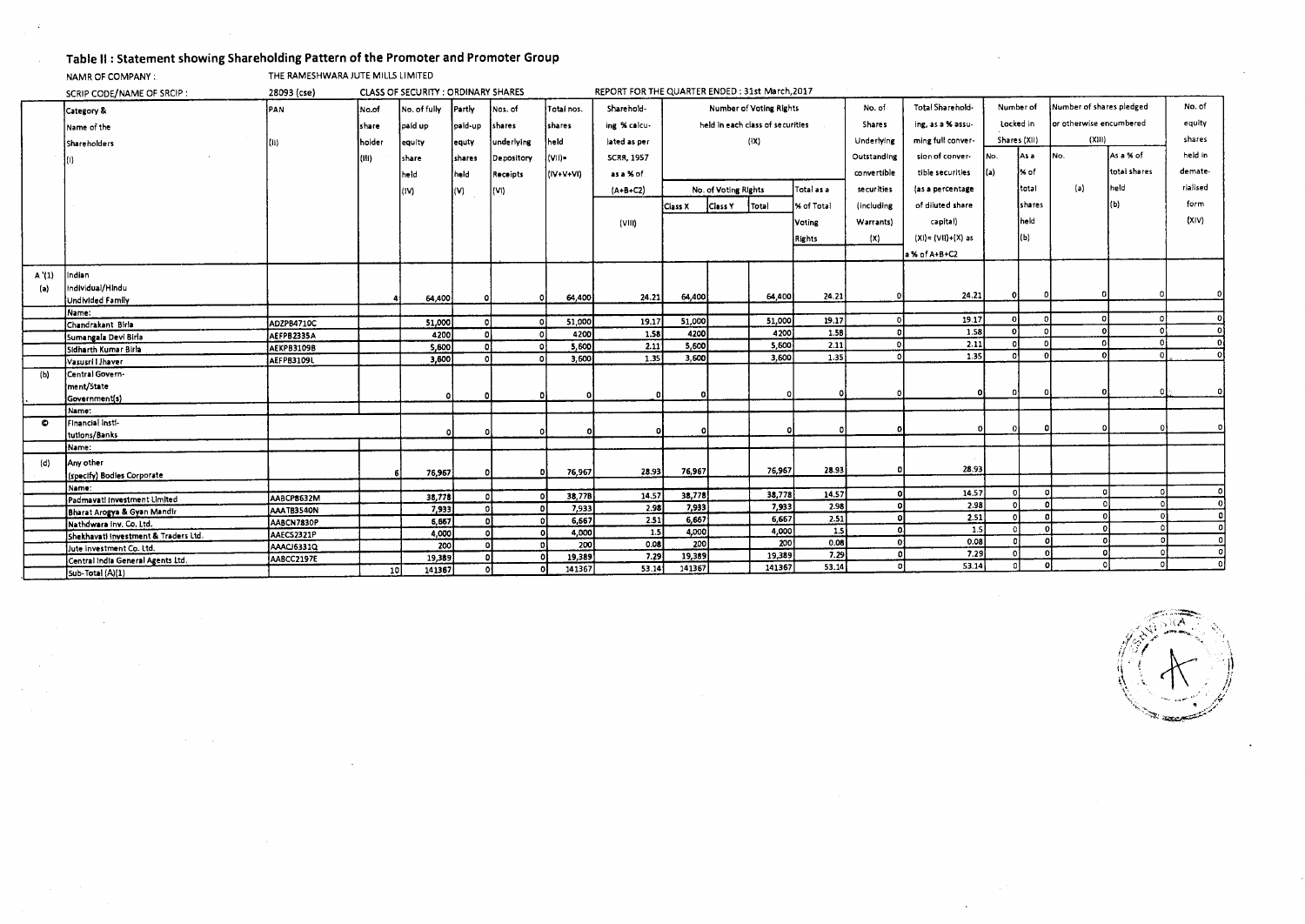| (2)       | Foreign                                                                                                                                                                                                             |                 |        |              |    |        |       |          |        |       |       |  |   |   |
|-----------|---------------------------------------------------------------------------------------------------------------------------------------------------------------------------------------------------------------------|-----------------|--------|--------------|----|--------|-------|----------|--------|-------|-------|--|---|---|
| (a)       | Individuals (Non-                                                                                                                                                                                                   |                 |        |              |    |        |       |          |        |       |       |  |   |   |
|           | Resident                                                                                                                                                                                                            |                 |        |              |    |        |       |          |        |       |       |  |   |   |
|           | Individuals/                                                                                                                                                                                                        |                 |        |              |    |        |       |          |        |       |       |  |   |   |
|           |                                                                                                                                                                                                                     |                 |        |              |    |        |       |          |        |       |       |  |   |   |
|           | Foreign                                                                                                                                                                                                             |                 |        |              |    |        |       |          |        |       |       |  |   |   |
|           | Individuals)                                                                                                                                                                                                        |                 |        |              |    |        |       |          |        |       |       |  |   |   |
|           | Name:                                                                                                                                                                                                               |                 |        | n.           |    |        |       | $\Omega$ |        |       |       |  |   |   |
| (b)       | Government(s)                                                                                                                                                                                                       |                 |        |              |    |        |       |          |        |       |       |  |   |   |
|           | Name:                                                                                                                                                                                                               |                 |        | $\mathbf{a}$ |    |        |       | o        |        |       |       |  |   |   |
| $\bullet$ | Institutions                                                                                                                                                                                                        |                 |        |              |    |        |       |          |        |       |       |  |   |   |
|           | Name:                                                                                                                                                                                                               |                 |        |              |    |        |       |          |        |       |       |  |   |   |
| (d)       | Foreign                                                                                                                                                                                                             |                 |        |              |    |        |       |          |        |       |       |  |   |   |
|           | Portfolio                                                                                                                                                                                                           |                 |        |              |    |        |       |          |        |       |       |  |   |   |
|           | linvestor                                                                                                                                                                                                           |                 |        |              |    |        |       |          |        |       |       |  |   |   |
|           | Name:                                                                                                                                                                                                               |                 |        |              |    |        |       |          |        |       |       |  | n | Ω |
| (e)       | Any other                                                                                                                                                                                                           |                 |        |              |    |        |       |          |        |       |       |  |   |   |
|           | (specify)                                                                                                                                                                                                           |                 |        |              |    |        |       |          |        |       |       |  |   |   |
|           | Name:                                                                                                                                                                                                               |                 |        |              |    |        |       |          |        |       |       |  |   |   |
|           | Sub-Total (A)(2)                                                                                                                                                                                                    |                 |        | $\mathbf{O}$ |    |        |       | o        |        |       |       |  |   |   |
|           | Total                                                                                                                                                                                                               |                 |        |              |    |        |       |          |        |       |       |  |   |   |
|           | Shareholding of                                                                                                                                                                                                     |                 |        |              |    |        |       |          |        |       |       |  |   |   |
|           | <b>Promoter and</b>                                                                                                                                                                                                 |                 |        |              |    |        |       |          |        |       |       |  |   |   |
|           | <b>Promoter Group</b>                                                                                                                                                                                               |                 |        |              |    |        |       |          | 141367 | 53.14 | 53.14 |  |   |   |
|           | $(A)=(A)(1)+(A)(2)$                                                                                                                                                                                                 | 10 <sup>1</sup> | 141367 | ΩI           | οI | 141367 | 53.14 | 141367   |        |       |       |  |   |   |
|           | Details of Shares which remain unclaimed may be given hear along with details such as number of shareholders, outstanding shares held in demat/unclaimed suspense account, voting rights which are frozen etc. N.A. |                 |        |              |    |        |       |          |        |       |       |  |   |   |
|           | Note:                                                                                                                                                                                                               |                 |        |              |    |        |       |          |        |       |       |  |   |   |
|           | (1) PAN would not be displayed on webhsite of Stock Exchange(s).                                                                                                                                                    |                 |        |              |    |        |       |          |        |       |       |  |   |   |
|           | {(2) The term 'Encumbrance' has the same meaning as assigned under regulation 28(3) of SEBI (Substantial Acquisition of Shares and Takeovers) Regulations, 2011.                                                    |                 |        |              |    |        |       |          |        |       | .     |  |   |   |

(3) During the Quarter under review two of the existing Promoters, Ganga Somani and Chandra Lekha Poddar ceased to be the Promoters/Promoter Group/person acting in concert of the Company and have been included in the Publi

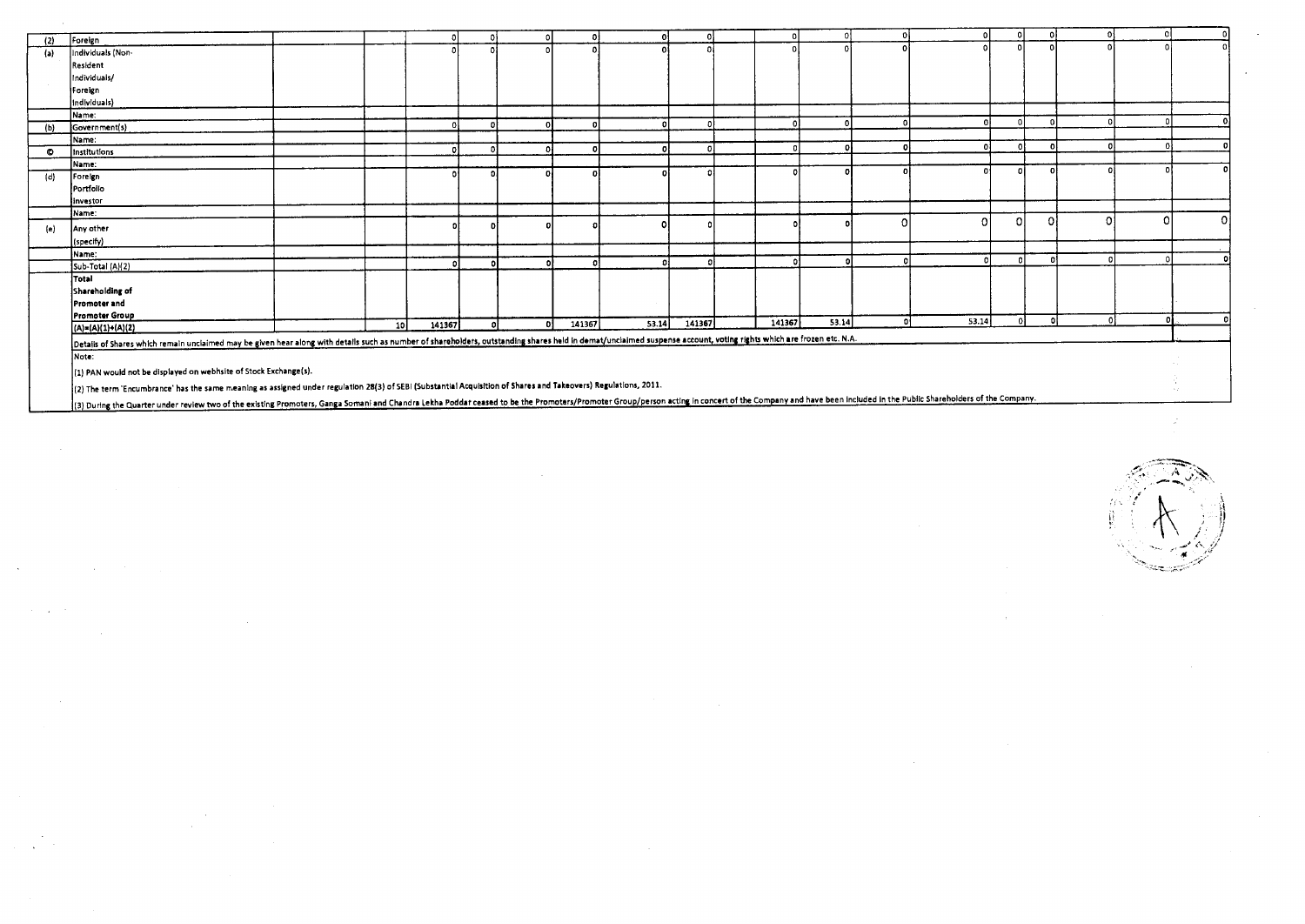### **Table Ill : Statement showing Shareholding Pattern of the Public Shareholding**

NAMR OF COMPANY : THE RAMESHWARA JUTE MILLS LIMITED

SCRIP CODE/NAME OF SRCIP : 28093 (cse) CLASS OF SECURITY : ORDINARY SHARES REPORT FOR THE QUARTER ENDED : 31st March,2017

|                            | Category &                  | <b>PAN</b> | Nos.of  | No. of fully | Partly   | No. of     | Total nos. | Sharehold-        | <b>Number of Voting Rights</b>   |                      |                   | No. of                         | Total Sharehold- | Number of         |                         | Number of shares pledged | No. of      |              |          |
|----------------------------|-----------------------------|------------|---------|--------------|----------|------------|------------|-------------------|----------------------------------|----------------------|-------------------|--------------------------------|------------------|-------------------|-------------------------|--------------------------|-------------|--------------|----------|
|                            | Name of the                 |            | share   | paid up      | paid-up  | shares     | shares     | ing % calcu-      | held in each class of securities |                      | Shares            | Locked in<br>ing, as a % assu- |                  |                   | or otherwise encumbered | equity                   |             |              |          |
|                            |                             |            |         |              |          |            |            |                   |                                  |                      |                   |                                | Underlying       | ming full conver- | Shares (XII)            |                          | (XIII)      |              | shares   |
|                            | Shareholders                | l(ii)      | holders | equity       | equty    | underlying | held       | lated as per      |                                  |                      | $( X\rangle)$     |                                |                  |                   |                         |                          |             |              | held in  |
|                            |                             |            | (iii)   | shares       | shares   | Oepository | (Vìi)=     | <b>SCRR, 1957</b> |                                  |                      |                   |                                | Outstanding      | sion of conver-   | No.                     | as a                     | No. (Not    | As a % of    |          |
|                            |                             |            |         | held         | held     | Receipts   | (IV+V+Vi)  | as a % of         |                                  |                      |                   |                                | convertible      | tible securities  | (a)                     | % of                     | applicable) | total shares | demate-  |
|                            |                             |            |         | (IV)         | l(V)     | (Vi)       |            | $(A+B+C2)$        |                                  | No. of Voting Rights |                   | Total as a                     | securities       | (as a percentage  |                         | total                    | (a)         | held (Not    | rialised |
|                            |                             |            |         |              |          |            |            |                   | Class X                          | Class Y              | Total             | % of Total                     | (Including       | of diluted share  |                         | shares                   |             | applicable)  | form     |
|                            |                             |            |         |              |          |            |            |                   |                                  |                      |                   |                                |                  |                   |                         | held                     |             | l(b)         | (X V)    |
|                            |                             |            |         |              |          |            |            | (VIII)            |                                  |                      |                   | Voting                         | Warrants)        | capital)          |                         |                          |             |              |          |
|                            |                             |            |         |              |          |            |            |                   |                                  |                      |                   | Rights                         | (X)              | (X <sub>1</sub> ) |                         | (b)                      |             |              |          |
|                            |                             |            |         |              |          |            |            |                   |                                  |                      |                   |                                |                  |                   |                         |                          |             |              |          |
| (1)                        | institutions                |            |         |              |          |            |            |                   |                                  |                      |                   |                                |                  |                   |                         |                          |             |              |          |
| (a)                        | Mutual Funds                |            |         | n            |          | n          |            | n                 | ol                               |                      | - o l             | - o l                          | -ol              | $\Omega$          | n                       | $\Omega$                 | $\Omega$    | $\Omega$     |          |
|                            | Name:                       |            |         |              |          |            |            |                   |                                  |                      |                   |                                |                  |                   |                         |                          |             |              |          |
| (b)                        | Venture Capital             |            |         | ol           | $\Omega$ | ٥          |            |                   | -o l                             |                      | $\Omega$          |                                | $\Omega$         | o                 | οl                      | n                        |             |              |          |
|                            | Funds                       |            |         |              |          |            |            |                   |                                  |                      |                   |                                |                  |                   |                         |                          |             |              |          |
|                            | Name:                       |            |         |              |          |            |            |                   |                                  |                      |                   |                                |                  |                   | οl                      |                          |             |              |          |
| (c)                        | Alternate                   |            |         | ol           | $\Omega$ | ٥I         | n          |                   |                                  |                      | o                 |                                | $\Omega$         | οl                |                         | $\mathbf o$              |             |              |          |
|                            | <b>Investment Funds</b>     |            |         |              |          |            |            |                   |                                  |                      |                   |                                |                  |                   |                         |                          |             |              |          |
|                            | Name:                       |            |         |              |          |            |            |                   |                                  |                      |                   |                                | D.               | 01                | -01                     | $\Omega$                 |             |              |          |
| (d)                        | Foreign Venture             |            |         | o            | D        | n          | n          |                   | n                                |                      |                   |                                |                  |                   |                         |                          |             |              |          |
|                            | Capital Investors           |            |         |              |          |            |            |                   |                                  |                      |                   |                                |                  |                   |                         |                          |             |              |          |
|                            | Name:                       |            |         | ٥l           | O        |            | D.         |                   | $\Omega$                         |                      |                   | n                              |                  | Ωł                | o                       | 0                        |             |              |          |
| (e)                        | Foreign Portfolio           |            |         |              |          |            |            |                   |                                  |                      |                   |                                |                  |                   |                         |                          |             |              |          |
|                            | investors                   |            |         |              |          |            |            |                   |                                  |                      |                   |                                |                  |                   |                         |                          |             |              |          |
|                            | Name:                       |            |         | 1,500        | o        |            | 1,500      | 0.56              | 1,500                            |                      | 1,500             | 0.56                           |                  | 0.56              | οI                      | o                        |             |              |          |
| (f)                        | Financial                   |            |         |              |          |            |            |                   |                                  |                      |                   |                                |                  |                   |                         |                          |             |              |          |
|                            | Institutions/Banks<br>Name: |            |         |              |          |            |            |                   |                                  |                      |                   |                                |                  |                   |                         |                          |             |              |          |
| $\left( \mathbf{z}\right)$ | insurance                   |            |         | οl           | οl       | $\Omega$   | οł         | D                 | o                                |                      |                   | n                              | D.               | $\Omega$          | $\Omega$                | -O                       | $\Omega$    |              |          |
|                            | Companies                   |            |         |              |          |            |            |                   |                                  |                      |                   |                                |                  |                   |                         |                          |             |              |          |
|                            | Name:                       |            |         |              |          |            |            |                   |                                  |                      |                   |                                |                  | o                 | 0                       | $\Omega$                 |             |              | ΩI       |
| (1)                        | Provident Funds/            |            |         | O.           | οl       | $\Omega$   |            | D                 | -ol                              |                      | $\Omega$          |                                |                  |                   |                         |                          |             |              |          |
|                            | Pension Funds               |            |         |              |          |            |            |                   |                                  |                      |                   |                                |                  |                   |                         |                          |             |              |          |
|                            | Name:                       |            |         |              |          |            |            |                   |                                  |                      |                   |                                | $\Omega$         | n                 | οl                      | 0l                       | $\Omega$    | $\Omega$     | -O I     |
| $\sqrt{n}$                 | Any other                   |            |         | $\Omega$     | o        |            |            | Ω                 | $\Omega$                         |                      |                   | O                              |                  |                   |                         |                          |             |              |          |
|                            | specify)                    |            |         |              |          |            |            |                   |                                  |                      |                   |                                |                  |                   |                         |                          |             |              |          |
|                            | Name:                       |            |         |              |          |            |            |                   |                                  |                      |                   |                                | ol               | 0.56              | $\mathbf 0$             | - o l                    |             | ΩI           | o        |
|                            | Sub-Total (B)(1)            |            |         | 1,500        | o        |            |            | 0.56              | 1,500                            |                      | 1,500<br>$\Omega$ | 0.56<br>n.                     | -o l             |                   | $\Omega$                | $\Omega$                 |             |              |          |
| (2)                        | Centrai                     |            |         |              | D.       |            |            |                   | $\Omega$                         |                      |                   |                                |                  |                   |                         |                          |             |              |          |
|                            | Government/                 |            |         |              |          |            |            |                   |                                  |                      |                   |                                |                  |                   |                         |                          |             |              |          |
|                            | State                       |            |         |              |          |            |            |                   |                                  |                      |                   |                                |                  |                   |                         |                          |             |              |          |
|                            | Government(s)/              |            |         |              |          |            |            |                   |                                  |                      |                   |                                |                  |                   |                         |                          |             |              |          |
|                            | President of India          |            |         |              |          |            |            |                   |                                  |                      |                   |                                |                  |                   |                         |                          |             |              |          |
|                            | Name:                       |            |         |              | o        |            | ٥ł<br>οl   | οI                | n.                               |                      | $\Omega$          |                                | $\Omega$         | $\Omega$          | - Ol                    |                          |             | $^{\circ}$   | $\Omega$ |
|                            | Sub-Total (B)(2)            |            |         | οl           |          |            |            |                   |                                  |                      |                   |                                |                  |                   |                         |                          |             |              |          |

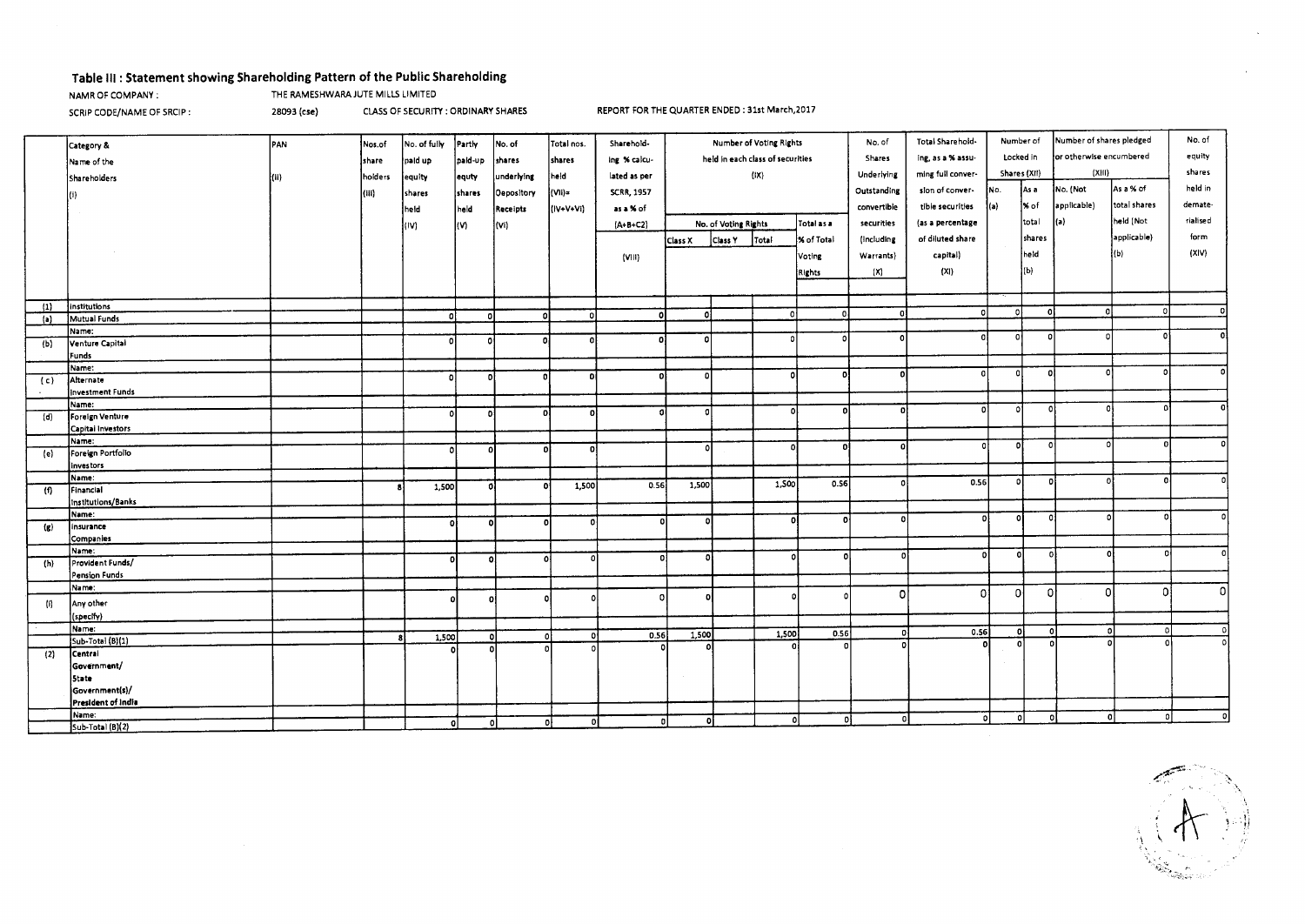| (3)          | Non-Institutions                                                                                                                                                                                                     |            |                  |              |    |          |        |          |          |             |    |          |          |          |            |    |
|--------------|----------------------------------------------------------------------------------------------------------------------------------------------------------------------------------------------------------------------|------------|------------------|--------------|----|----------|--------|----------|----------|-------------|----|----------|----------|----------|------------|----|
| (a)          | individuals-                                                                                                                                                                                                         |            | <b>190</b>       | 32,889       |    | 32,889   | 12.36  | 32,889   | 32,889   | 12.36       | ΩI | 12.36    |          | n        |            |    |
|              | I.Individual                                                                                                                                                                                                         |            |                  |              |    |          |        |          |          |             |    |          |          |          |            |    |
|              | shareholders                                                                                                                                                                                                         |            |                  |              |    |          |        |          |          |             |    |          |          |          |            |    |
|              | holding nominal                                                                                                                                                                                                      |            |                  |              |    |          |        |          |          |             |    |          |          |          |            |    |
|              | share capital upto                                                                                                                                                                                                   |            |                  |              |    |          |        |          |          |             |    |          |          |          |            |    |
|              | Rs. 2 lakhs.                                                                                                                                                                                                         |            |                  |              |    |          |        |          |          |             |    |          |          |          |            |    |
|              | Ailt Prakash Shah & Others                                                                                                                                                                                           | AANPS8249Q |                  | 7,933        |    | 7,933    | 2.98   | 7,933    | 7,933    | 2.98        |    | 2.98     |          |          |            |    |
|              | ii. individual                                                                                                                                                                                                       |            |                  |              |    |          |        |          |          |             |    |          |          |          |            |    |
|              | shareholders                                                                                                                                                                                                         |            |                  |              |    |          |        |          |          |             |    |          |          |          |            |    |
|              | holding nominal                                                                                                                                                                                                      |            |                  |              |    |          |        |          |          |             |    |          |          |          |            |    |
|              | share capital in                                                                                                                                                                                                     |            |                  |              |    |          |        |          |          |             |    |          |          |          |            |    |
|              | excess of                                                                                                                                                                                                            |            |                  |              |    |          |        |          |          |             |    |          |          |          |            |    |
|              | Rs. 2 iekhs.                                                                                                                                                                                                         |            |                  |              |    |          |        |          |          |             |    |          |          |          |            |    |
|              | Name:                                                                                                                                                                                                                |            |                  |              |    |          |        |          |          |             |    |          |          |          |            |    |
| (b)          | NBFCs registered                                                                                                                                                                                                     |            |                  |              |    |          |        |          |          |             |    | $\Omega$ | C)       | Ω        | οl         | οl |
|              | with R8I                                                                                                                                                                                                             |            |                  |              |    |          |        |          |          |             |    |          |          |          |            |    |
|              | Name:                                                                                                                                                                                                                |            |                  |              |    |          |        |          |          |             |    |          |          |          |            |    |
| $\bullet$    | Employee Trusts                                                                                                                                                                                                      |            |                  | $\mathbf{a}$ |    |          |        |          |          |             |    |          |          |          |            |    |
|              | Name:                                                                                                                                                                                                                |            |                  |              |    |          |        |          |          |             |    |          |          |          |            |    |
| (d)          | Overseas                                                                                                                                                                                                             |            |                  |              |    |          |        |          |          |             |    |          |          |          |            |    |
|              | Depositories                                                                                                                                                                                                         |            |                  |              |    |          |        |          |          |             |    |          |          |          |            |    |
|              | (hoiding DRs)                                                                                                                                                                                                        |            |                  |              |    |          |        |          |          |             |    |          |          |          |            |    |
|              | (balancing figure)                                                                                                                                                                                                   |            |                  |              |    |          |        |          |          |             |    |          |          |          |            |    |
|              | Name:                                                                                                                                                                                                                |            |                  |              |    |          |        |          |          |             |    |          |          |          |            |    |
| (e)          | Any other (specify)                                                                                                                                                                                                  |            |                  |              |    |          |        |          |          |             |    |          |          |          |            |    |
| $\mathbf{i}$ | Other Bodies Corporate                                                                                                                                                                                               |            | 17               | 90,200       |    | 90,200   | 33,9   | 90,200   | 90,200   | 33.9        |    | 33.9     | ΩI       |          |            |    |
|              | Umang Commercial Co. Pvt. Ltd.                                                                                                                                                                                       | AAACU37318 |                  | 11,667       |    | 11,667   | 4.38   | 11,667   | 11,667   | 4.38        |    | 4.38     |          |          |            |    |
|              | Gwalior Webbing Co. Pvt. Ltd.                                                                                                                                                                                        |            |                  | 20,550       |    | 20,550   | 7.73   | 20,550   | 20,550   | 7.73        |    | 7.73     |          |          |            |    |
|              | <b>8irla Corporation Limited</b>                                                                                                                                                                                     |            |                  | 19,133       |    | 19,133   | 7.19   | 19,133   | 19,133   | 7.19        |    | 7.19     |          |          |            |    |
|              | Punjab Produce & Trading Co. Pvt. Ltd.                                                                                                                                                                               |            |                  | 33,250       |    | 33,250   | 12.5   | 33,250   | 33,250   | 12.5        |    | 12.5     | $\Omega$ |          | $\sqrt{2}$ |    |
|              | Non Resident Indian                                                                                                                                                                                                  |            |                  | 100          | n. | 100      | 0.04   | 100      |          | 100<br>0.04 |    | 0.04     | οI       | $\Omega$ | $\Omega$   |    |
|              | Sub-Total (8)(3)                                                                                                                                                                                                     |            | 208              | 1,23,189     | οl | 1,23,189 | 46.30  | 1,23,189 | 1,23,189 | 46.30       |    | 46.30    | $\Omega$ |          | $\Omega$   |    |
|              | Total Public Shareholding (B)= (B)(1)+(B)(2)+(B)(3)                                                                                                                                                                  |            | 216              | 1,24,689     | n  | 1,24,689 | 46.86  | 1,24,689 | 1,24,689 | 46.86       |    | 46.86    |          |          | $\Omega$   |    |
|              | Total (A+B)                                                                                                                                                                                                          |            | $\overline{226}$ | 2,66,056     | 01 | 2,66,056 | 100.00 | 2,66,056 | 2,66,056 | 100.00      | οl | 100.00   | $\Omega$ |          | $\Omega$   |    |
|              | (Details of Shareholders acting as persons in Concert including their Shareholding (No. and %)                                                                                                                       |            |                  |              |    |          |        |          |          |             |    |          |          |          |            |    |
|              |                                                                                                                                                                                                                      |            |                  |              |    |          |        |          |          |             |    |          |          |          |            |    |
|              |                                                                                                                                                                                                                      |            |                  |              |    |          |        |          |          |             |    |          |          |          |            |    |
|              | Details of Shares which remain unclaimed may be given here along with details suich as number of shareholders, outstanding shares held in demat/unclaimed suspense account, voting rights which are frozen etc. N.A. |            |                  |              |    |          |        |          |          |             |    |          |          |          |            |    |
|              | Note:                                                                                                                                                                                                                |            |                  |              |    |          |        |          |          |             |    |          |          |          |            |    |
|              | (1) PAN would not be displayed on webhsite of Stock Exchange(s).                                                                                                                                                     |            |                  |              |    |          |        |          |          |             |    |          |          |          |            |    |
|              | (2) The above format needs to be disclosed along with the name of following persons; institutions / Non Institutions holding more than 1% of total number of shares.                                                 |            |                  |              |    |          |        |          |          |             |    |          |          |          |            |    |
|              | (3) W r.t, the information pertaining to Depository Receipts, the same may be disclosed in the respective columns to the extent information available and the balance to be disclosed as held by custodian.          |            |                  |              |    |          |        |          |          |             |    |          |          |          |            |    |

(3) W.r.t. the information pertaining to Depository Receipts, the same may be disclosed in the respective columns to the extent information available and the balance to be disclosed as held by custodian.

 $\frac{1}{2} \frac{1}{2} \frac{1}{2}$